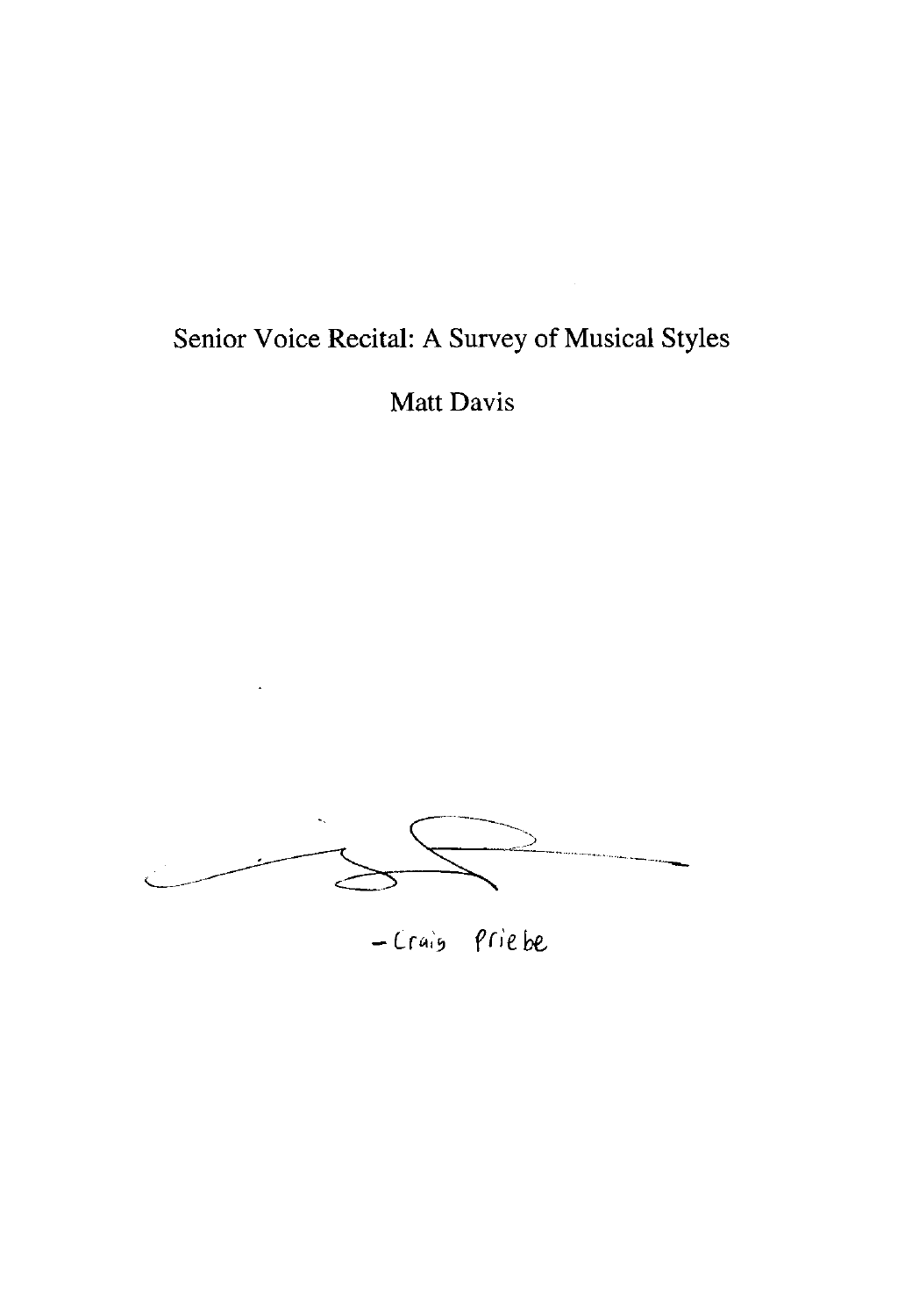## **Abstract**

**In** preparing the repertoire for my Senior Recital, I had to choose pieces that covered a wide variety of musical styles and showcased my vocal skills. A number of artistic considerations were at work in shaping my decisions, as were the requirements imposed by the School of Music. **In** this paper, I discuss those considerations and the final decisions they led me to, as well as some of the general musical characteristics of the chosen pieces. Included is a recording of the recital.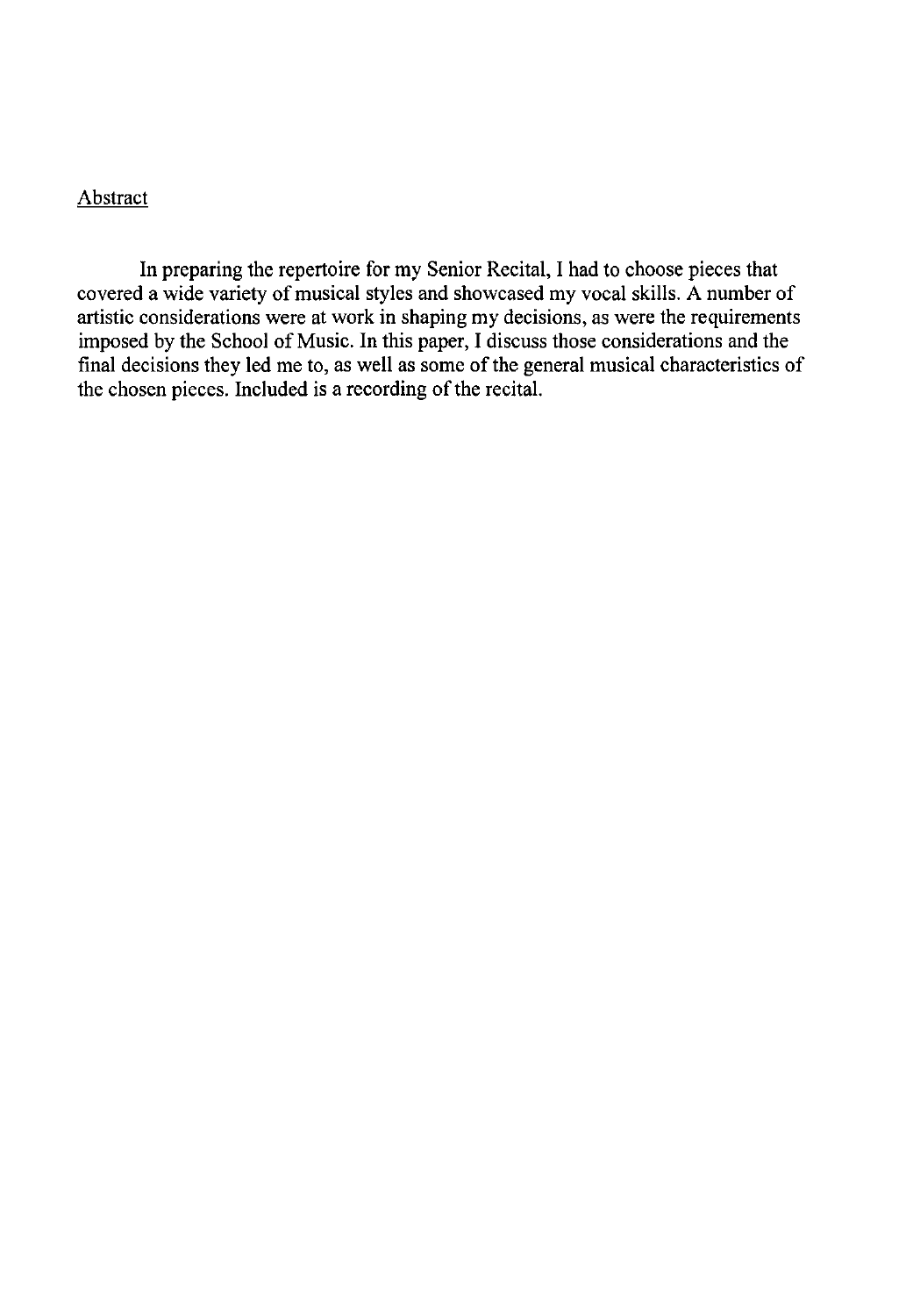## **Acknowledgements**

 $\hat{\mathcal{L}}$ 

- I would like to thank Barbara Briner-Jones, my accompanist, who contributed immensely to the final product.
- I would also like to thank my advisor, Dr. Craig Priebe, whose guidance and instruction has been invaluable to me both vocally and artistically.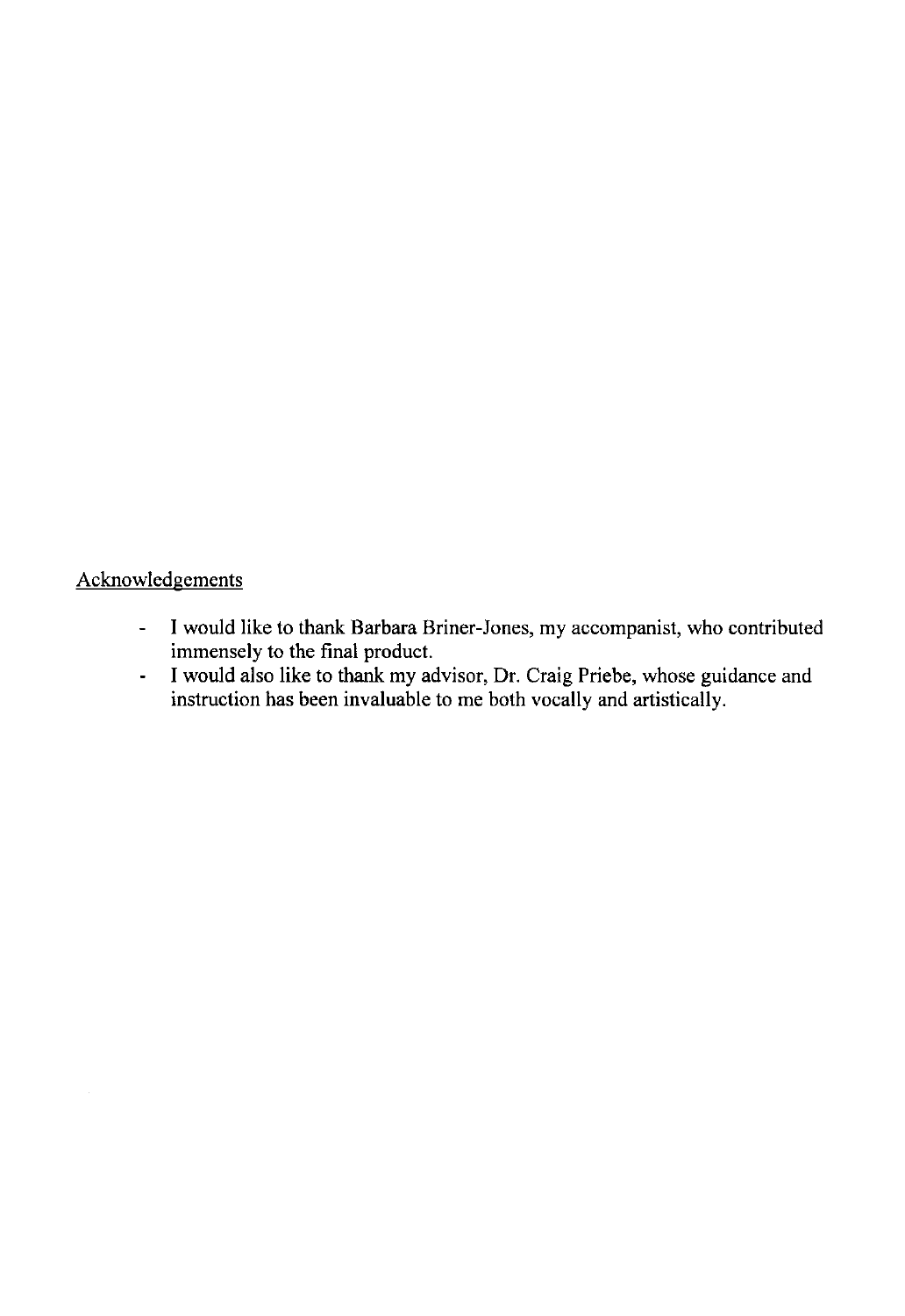Choosing the repertoire for my recital was a difficult task, requiring me to balance a number of factors that all shaped my choices of songs. Unfortunately, artistic concerns were not always foremost in my mind when making these decisions, since the recital was required first of all to meet certain specifications set by the professors of the voice area. Since it is intended as a capstone of sorts, my senior recital needed to include songs that displayed a variety of styles, so that I could demonstrate my ability to sing music from the major musical periods, and in the four "standard" languages for vocal literature  $-$ English, German, French, and Italian. The most common way to provide this variety while still retaining a sense of artistic cohesiveness is to identify the major musical styles or periods that need to be represented, and choosing a small group of songs that represent each of those styles, typically all by the same composer or by composers that have similar styles. Then, it is within these groups of songs where artistic ideas can take over, since the formal requirements of the recital are largely taken care of once an appropriately diverse group of song sets has been chosen.

The first of these song sets that I performed in my recital was a group of three songs composed in the early to middle baroque period, and attributed to Salvatore Rosa. These three songs, "Vado Ben Spesso," "Selve Voi," and "Star Vicino," make a good song set together because they complement each other when heard together. "Vado Ben Spesso" is a bright, cheerful love song, expressing the singer's devotion to his love even if he is wandering to many different places far away from her. "Selve Voi" serves as a contrasting middle piece in the set, since its lyrical, meditative character is clearly distinguished from the outer songs. "Star Vicino," the last song, is another expression of love, actually fairly similar thematically to the first song because its main idea is the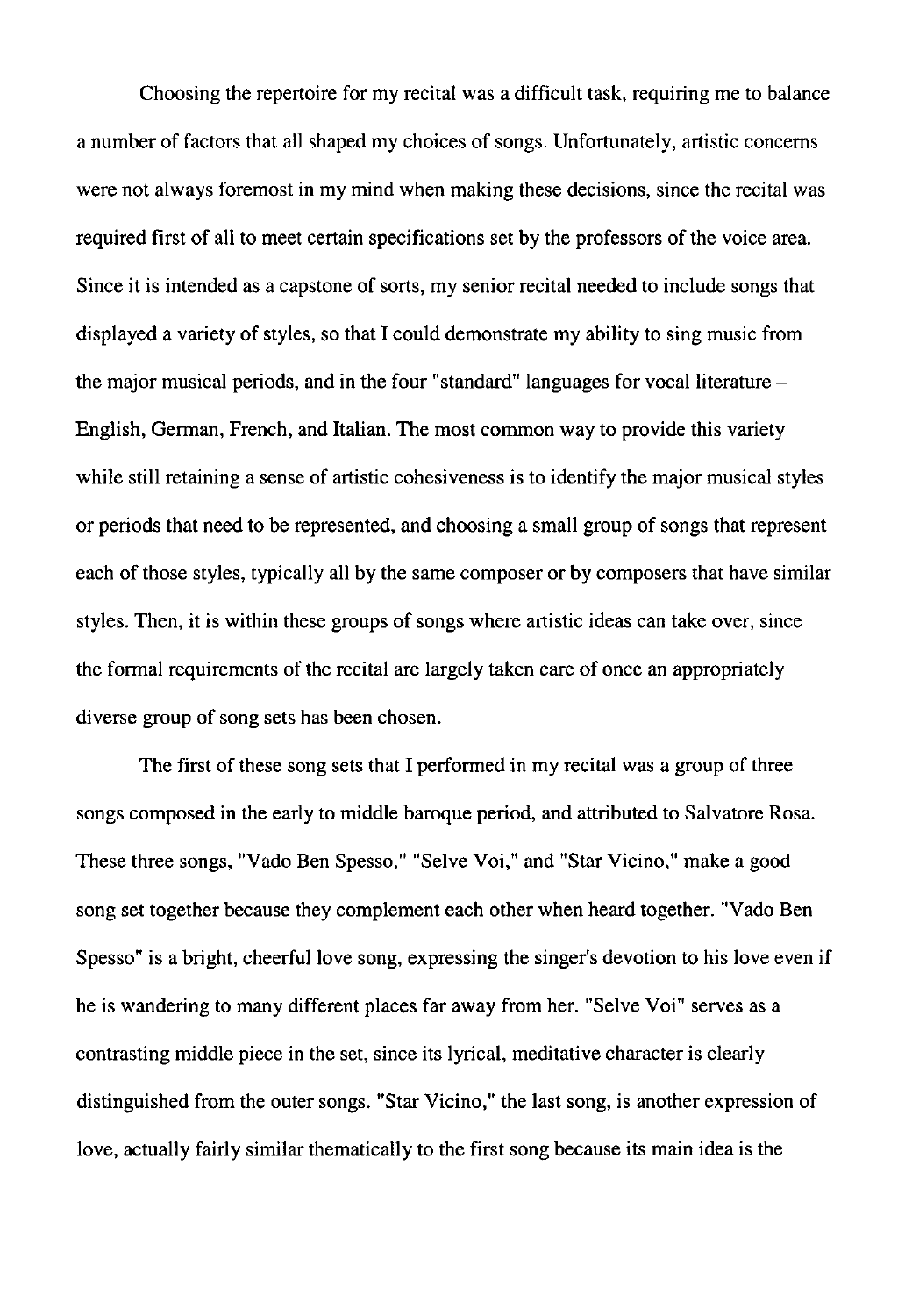drastic contrast between being near to the one you love and being forced to be far away from that person. Also, in terms of subject matter, the pieces are very typical of the time period, particularly the second piece, "Selve Voi," a contemplative song that praises the beauty of nature.

I put these three songs together as a set for a number of reasons. As already noted, they are musically and thematically varied just enough to provide an interesting, yet cohesive group of pieces. Also, they are good representatives of the early baroque style. The poetry they set is light and not at all difficult for the listener. The composer's setting of these texts is similarly straightforward, allowing for easy performance and expression. This is typical of the chamber music of the day that this song exemplifies. It was intended mostly as a simple diversion for people to perform in their homes, not as an elaborate concert piece. They also display a number of characteristics of baroque music, including the frequently occurring running passages of a single syllable. These passages are not particularly complicated, reflecting both the early baroque style and the relative simplicity of the genre.

An interesting side note to these pieces is the fact that the origin of the songs is in question, to say the least. The man to whom they are attributed, Salvatore Rosa, is primarily known as a painter of the early seventeenth century. Like many artists, his circle of friends included a number of artists who worked in other media, including poetry and music. Somewhere in history, his name became attached to a number of art songs, which were probably actually composed by one of his musical friends. However, with no better indication of who might have actually written them, his name is still attached to these songs.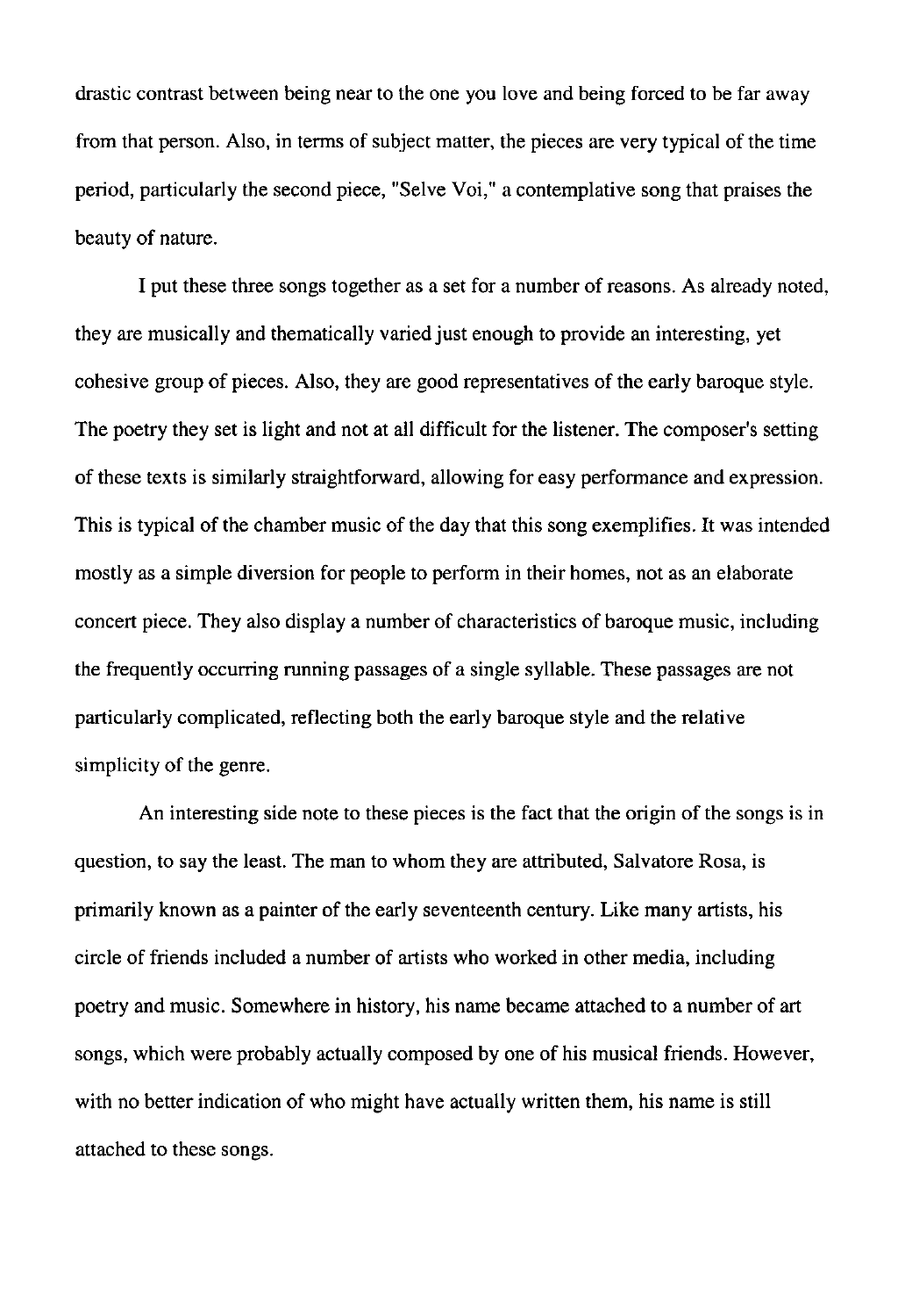The next set of songs I performed in my recital unfortunately did not have the same cohesiveness as the first set, largely due to concerns about the requirements of the recital. One of the major forms of vocal music in the baroque era, especially in the middle and late baroque periods, was the *da capo* or ternary aria. In fact, this form, which features an ABA' form in which the singer ornaments the music of the A section on its return, was practically the only form used for opera arias of the time. As a result, it was really necessary to include at least one piece of this kind in my recital. The major criticism of opera music of this era, which eventually motivated Gluck's idea to "reform" opera a century later, is that this strict attention to form tends to ruin all sense of dramatic flow and pacing. From the perspective of a modern audience, even one ternary aria tends to seem ponderously long, especially given the ornate, florid aspects of baroque music. Thus, it seemed wise to me to include only one such aria in my recital.

I chose an aria from *The Tempest* by Henry Purcell called "Your Awful Voice." Purcell was an optimal choice, because he is considered one of the best composers of the middle baroque period, and has a reputation for his excellent settings of English texts. This way, I could perform a *da capo* aria, and then fill out the set with songs that have a greater sensitivity to their texts and would be more engaging for the audience. The other two songs I chose to accompany the aria certainly fit the description. The first was Purcell's first setting of the well-known text "If Music Be the Food of Love." He set this text a number of times, but the version I performed is the simplest and most straightforward. The song uses a minimal number of florid passages, and contains several examples of Purcell's excellent text setting. The most prominent of these comes on the line "Your eyes, your mien, your tongue declare that you are music everywhere." As the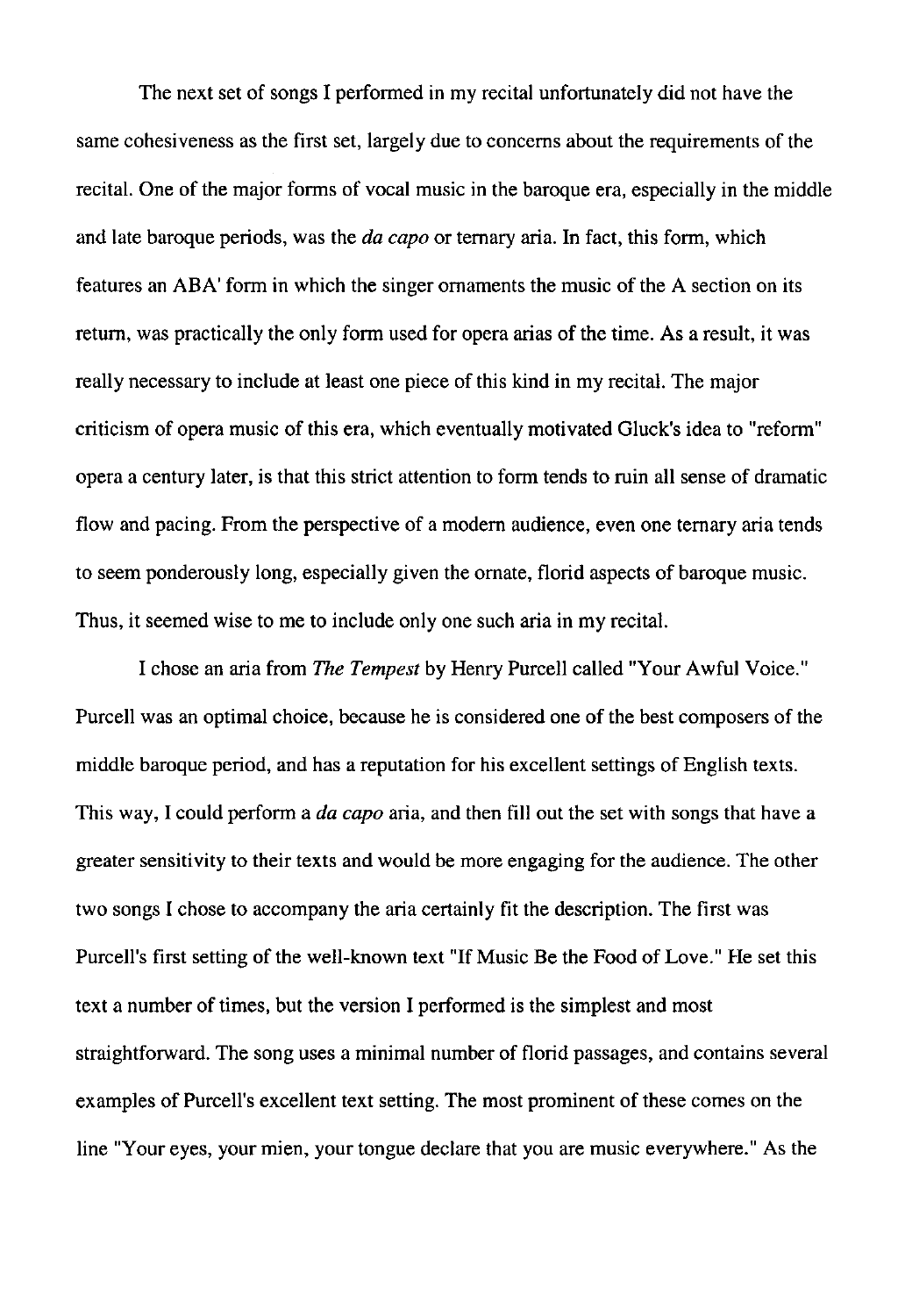singer lists off the virtues of his love, the vocal line rises in pitch, volume and intensity, beautifully underscoring the singer's fervent love. The other song in this set is the mournful "Since From My Dear," a definite contrast to "If Music...." It use a number of descending lines and harsh, angular melodic ideas to express the grief and anguish of its text. The most striking moment in the piece comes at its conclusion, on the line "On her whose absence 'tis that makes me wish to die." Obviously, the poetry at this point is leaning dangerously toward the melodramatic, but the setting (and, I hope, my performance) takes the text at face value, ending on a ghostly descending repetition of the word "die," which slowly fades away as the song ends. These pieces are excellent representatives of Purcell's style.

The final set of pieces that were performed on the first half of the recital was a pair of songs by Cesar Franck. These pieces were very similar to each other, both being highly meditative in nature. In the first of these, "La Procession," the singer watches an organized, open-air religious service, while in the second, "Nocturne," the narrator looks for solace in a more individual manner, seeking comfort in the night sky. Despite the similar subject matter, the two pieces complement each other quite well. "La Procession" features an accompaniment that is often strictly chordal, almost chorale-like. The accompaniment in "Nocturne," however, is a bit more agitated, and is in almost constant motion, reflecting the singer's mood. Also, the forms are different, as the first song is through-composed, a form in which the music does not follow any stanzaic pattern, but changes freely to reflect the text. The second song in the set is in varied strophic form, a form in which the music is arranged in verse that are repeated, but with some variations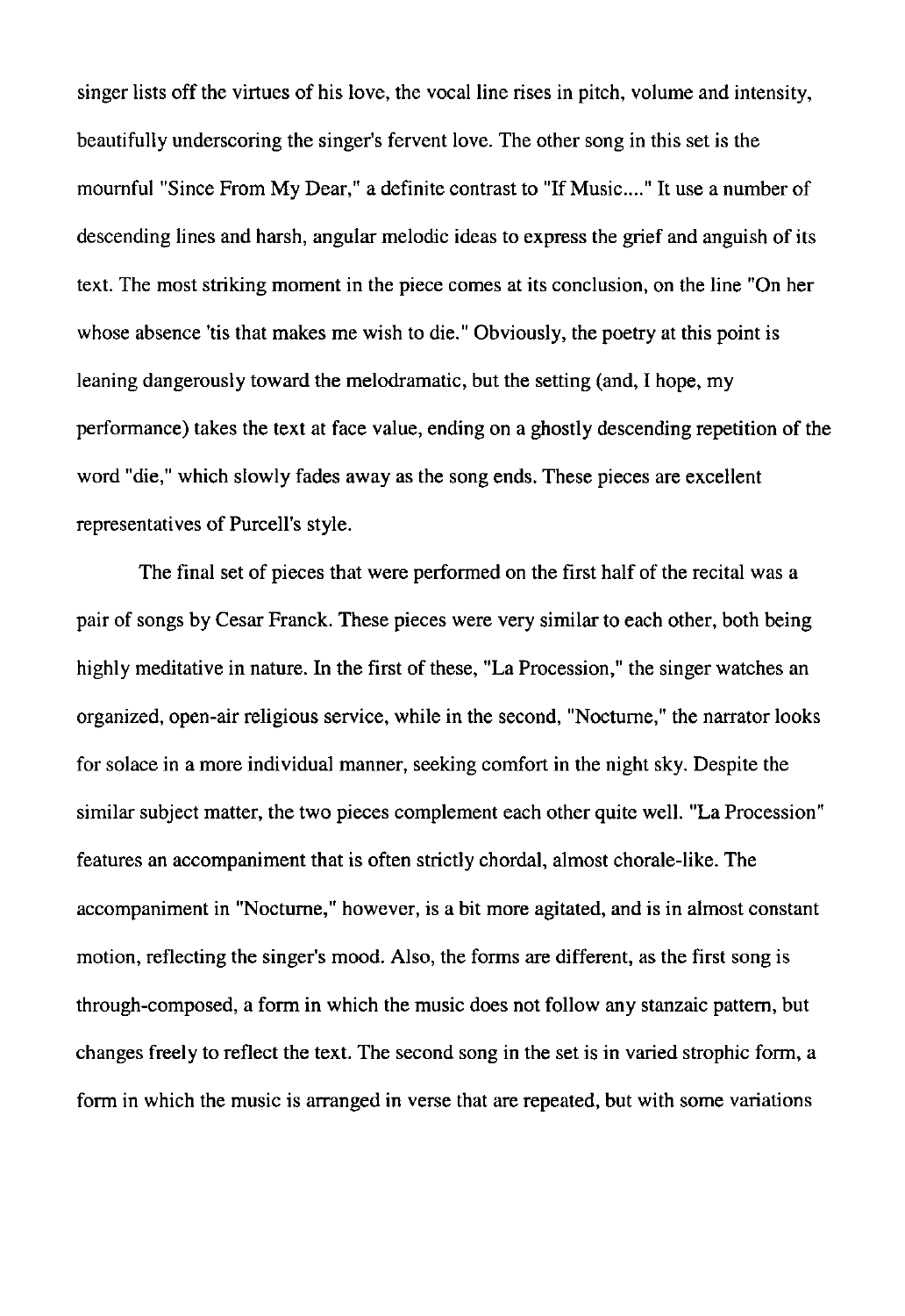among the music of the different verses. This represents the subtle changes in the speaker's mood throughout the song.

The style of these pieces is wildly different from that of the first two sets of songs. Written late in the nineteenth century, they are good representatives of the style of the time. They feature free uses of dissonances and some highly unique chord progressions. The music is also characterized by a wide expressi ve range that is demanded of the performers. Above all, though, art songs of the Romantic period are noted for their close attention to the relationship between the music and the text. This compositional concept manifests itself as word painting from time to time, but is more often seen in the overall mood of the piece and the way it changes with the text. For example, in "Nocturne," the first three verses express the singer's distress and an overall troubled spirit. Franck sets these verses to music in a minor key, expressing the anguish the speaker feels. In the last verse, however, the narrator attains some measure of peace from his musings, and the music shifts quickly to a major tonality. This practice of loading musical pieces with expressive, emotional is a hallmark of Romantic style.

This set unfortunately required me to break the chronological programming order that I had loosely been trying to stick to. Franck lived much later than Schubert, the composer of the pieces that opened the second half of my recital. However, it was necessary to program the Franck pieces at this point so that the two halves of the concert were well-balanced. Strict chronological order would have placed the substantial Schubert set in one half of the concert with two other sets, no matter how the five sets were divided up. The minor sacrifice of switching the order of these two song sets seemed a much better alternative.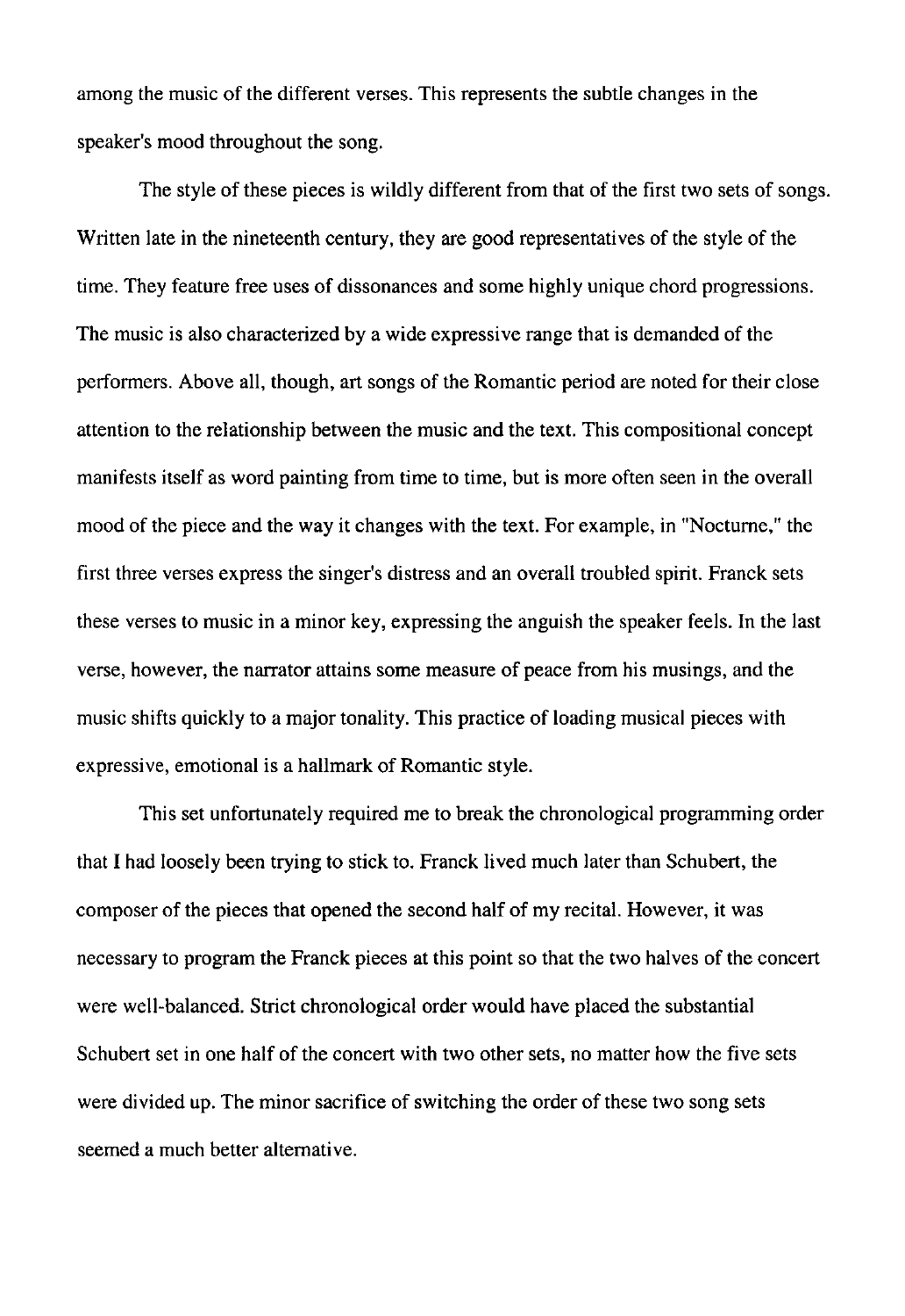The next set of pieces on my recital were definitely the most serious pieces I performed, and were probably the best pieces I performed from a compositional standpoint. Franz Schubert was one of the originators of the romantic style, and made tremendous advances in the standard harmonic vocabulary of the era. He was also largely responsible for the improvements in art song composition that occurred at the beginning of the nineteenth century. His two song cycles are among the most influential and finest works of the Lieder tradition.

These song cycles, based on poems by Wilhelm Müller, are both intensely emotional works, expressing deeply-felt grief and pain. The second of these cycles is *Die Winterreise* (A Winter Journey), telling the story of a man rejected by a woman he was courting. After she leaves him for another, richer man, the narrator sets off alone into the countryside, absorbing himself in his own thoughts and pain, eventually falling into despair. The poems give an interesting psychological portrait of a man who feels set apart from society, and resigns himself to a lifetime of loneliness. Unlike the narrator of Schubert's other song cycle, *Die Schone Müllerin*, this man rejects the idea of suicide, despite grieving about the length of time he has left in life that he must spend wandering alone.

The pieces that I chose to perform from this cycle are a microcosm of the entire working, highlighting the main feelings expressed through the poems, and the major events that occur in the cycle. This made for a much longer song set than is typical, but the six songs were really necessary to give a good overview of the cycle. The first song in the cycle, "Oute Nacht," establishes the setting and context for the cycle, describing the narrator's thoughts as he begins his journey. His emotions waver between loneliness,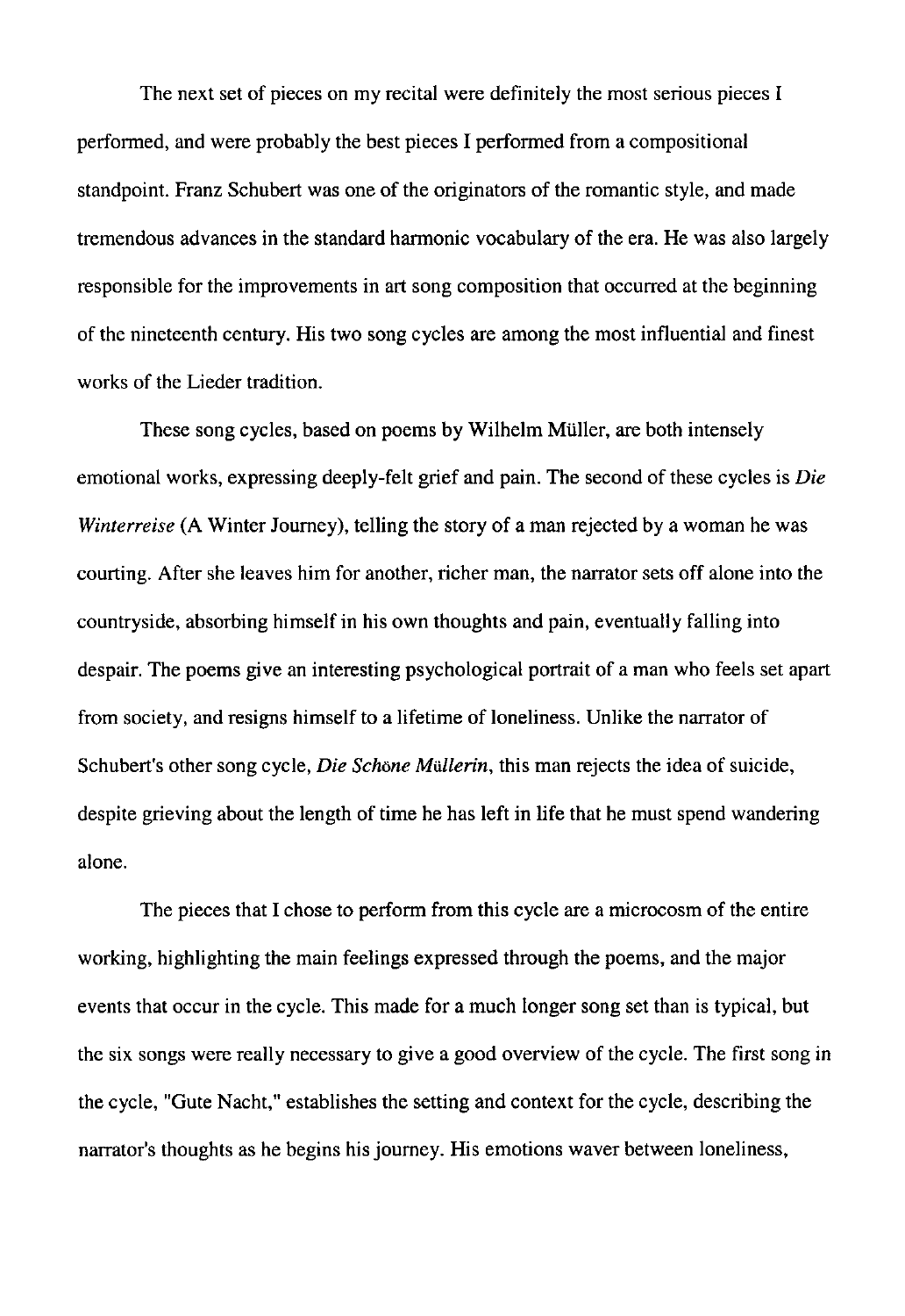bitterness at his rejection, and the lingering love he still has for the woman who has rejected him. At the end of the song, he sets off on his journey, still thinking about her as he goes. The next song that I performed from the cycle, "Der Lindenbaum (The Linden Tree)," continues to develop this idea. The narrator passes by a tree that holds sentimental significance for him as a symbol of the happiness that his relationship with his former love brought him in the past. Now though, he hears it call to him as he walks past it, representing the singer's tendency to live in the past. The narrator knows that the past and his former love are lost to him, but he still wishes desperately to return to that earlier time.

The next three songs that I performed on my recital come in succession near the center of the cycle, and depict the speaker's awakening to the reality of his situation. The song "Rast (Rest)" describes the narrator searching for a place to sleep after a day of walking. He ends up sleeping in a small hut along the side of the road, and thinks about how he did not realize how tired he was until he stopped walking. Similarly, he never realized the emptiness, or as he calls it, the "worm" in his heart until his reflections during this journey. The next song, "Frühlingstraum (Spring Dream)," describes a dream the speaker has while he sleeps. He dreams of the warmth and greenery of springtime, which makes the cold and bleak world that he wakes up to seem all the more harsh. As he wakes to this harsh reality, he longs to return to his love. Finally, in "Einsamkeit (Loneliness)," the singer realizes how truly alone he is in the world, and weeps bitterly about his situation. Finally, in the last song in the cycle, "Der Leiermann (The Organ-Grinder)," the narrator finds a sort of kindred spirit in a wandering organ-grinder who is similarly cut off from society. The musician is ignored and relegated to the outskirts of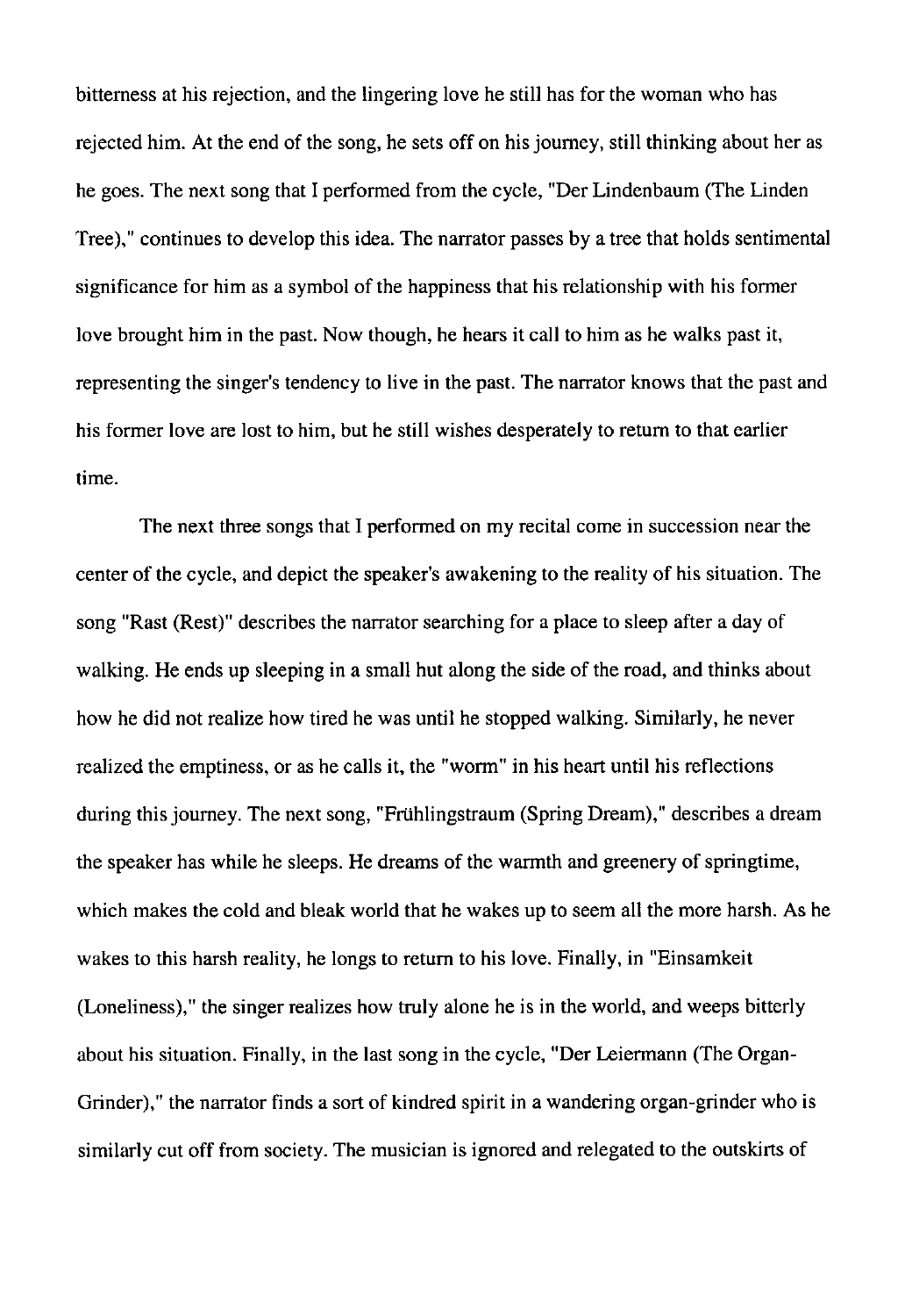town, where he is hounded by dogs constantly barking at his heels. At the very end of the cycle, the narrator imagines himself traveling with the other wanderer, asking, "Will you play your music to my songs?" He has become a true outsider, completely separate from the rest of society.

Schubert's settings of these songs are an excellent example of his absolute mastery of the art song form. The music throughout is always closely related to the text, expressing the emotions and thoughts in the poems exactly. The tools Schubert uses to achieve his art include as just two examples his wide, expressive harmonic language and his beautifully evocative melodies. The brilliance of many of the songs in the cycle cannot be overstated, and a number of examples of Schubert's compositional skill are present in the songs I performed on my recital. The moods of the pieces are established perfectly by the piano accompaniments, and the vocal lines continue the musical explication of the text. One of the main innovations introduced by Schubert in his songs are the subtle variations he introduces throughout each song to reflect the changes in the narrator's mood. "Friihlingstraum" in particular is a fine example of this. Each verse is divided into three sections, depicting the dream the speaker is having, his immediate reaction upon waking, and the thoughts he has while reflecting on the dream. The musical character of each of these sections is unique, portraying the narrator's varying moods perfectly.

The last set of songs on my recital come from another song cycle, this one from the early twentieth century. *Songs of Travel* is a set of songs composed by the British composer Ralph Vaughan Williams, on poems by Robert Louis Stevenson. These songs are somewhat similar to those of *Die Winterreise* in subject matter, but quite different in